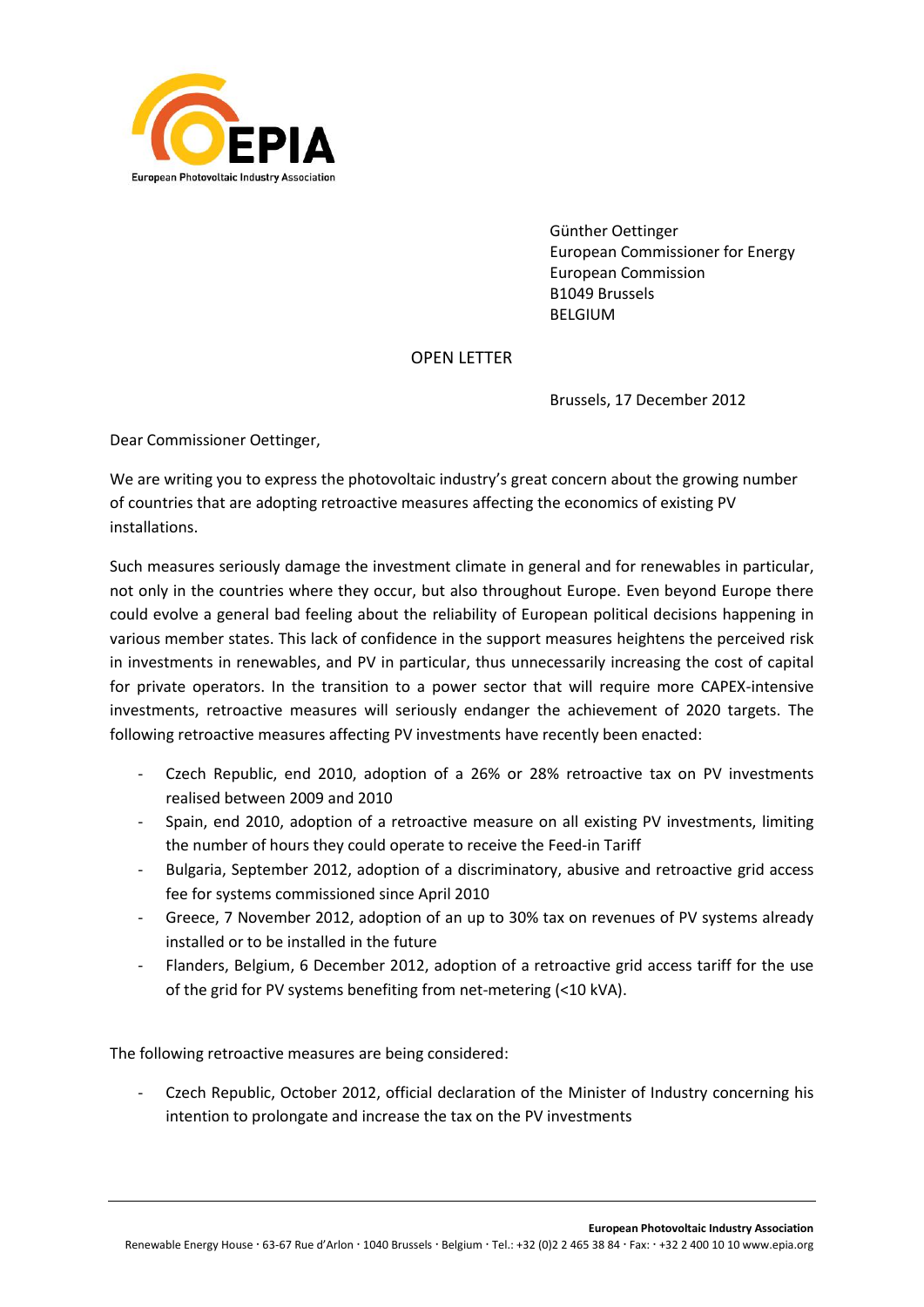- Spain, October 2012, proposal for the adoption of a 7% tax on revenues for electricity producers, discriminating against renewable energy producers and in favour of conventional players
- France, November 2012, proposal to adopt a retroactive measure on the tariff level for large scale systems.

The above lists refer only to retroactive measures that are already affecting or could soon affect the security of existing PV investments. This is not to mention the series of moratoria that have been in place in several countries, such as Spain and Portugal currently or France in the past.

You will find enclosed a description of the series of negative measures that have been taken in the last two years; we are convinced you will see the full seriousness of the situation the whole PV and Renewable sector faces today in Europe.

We therefore call on you to react strongly to these decisions and use, where appropriate, all the legal means the European Commission has to stop this trend, which threatens the climate of confidence needed in Europe to attract further investors. Once again, we call on the EC to forcefully discourage this kind of practice in the future -- in particular through the upcoming guidance on national support schemes.

Yours sincerely,

Circuid Marlew

Dr. Winfried Hoffmann President

Richard Butterit

Reinhold Buttgereit Secretary General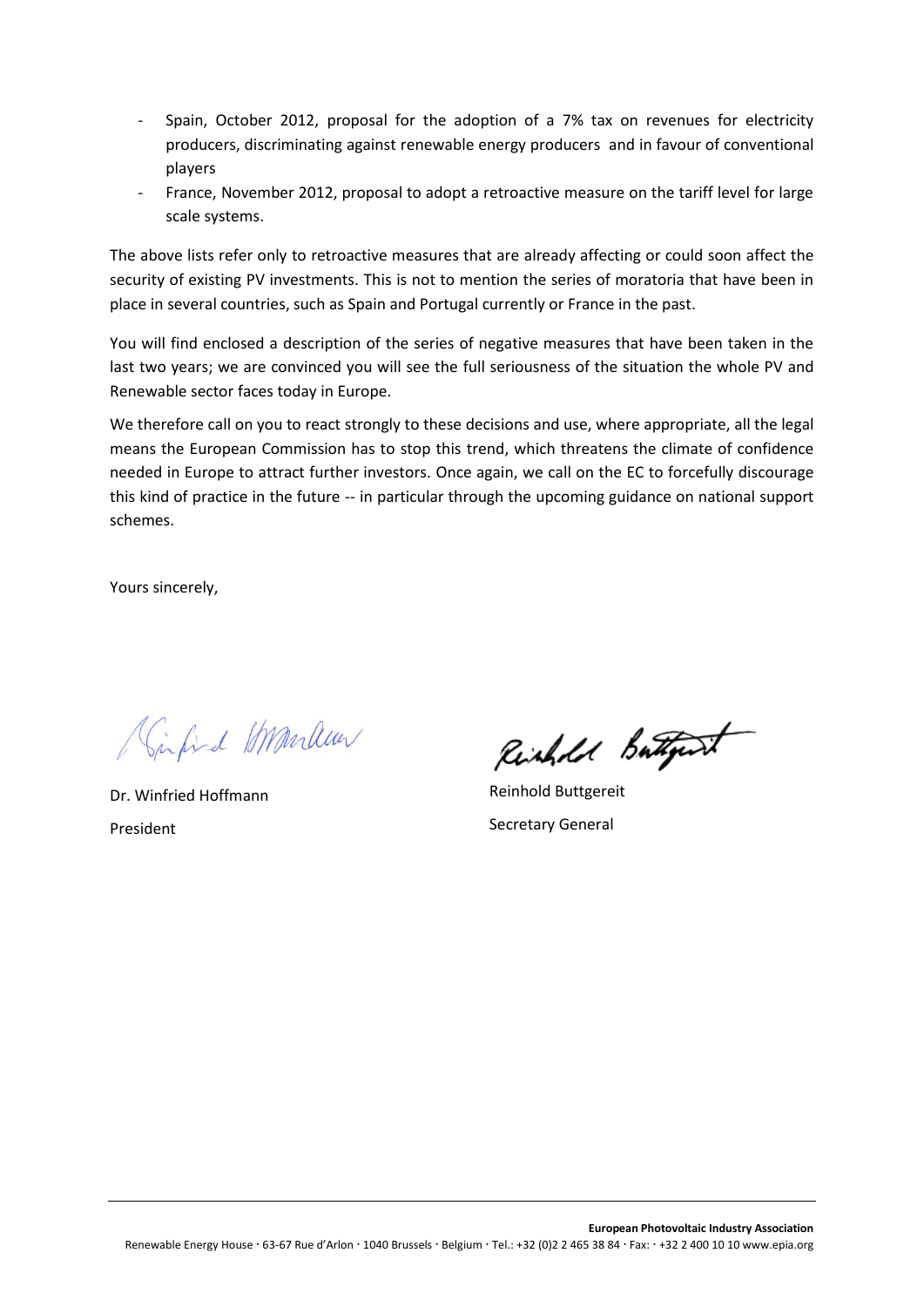### With the support of



**Applied Materials ATERSA Bosch Solar Energy** 

**DOW CORNING** 

**Dow Corning DuPont Photovoltaic** 



**Juwi Holding AG Meyer Burger** 



**Phoenix Solar AG Renewable Energy** 





**3E CAPPELLO ALLUMINIO** 



**ExpoEnergie SRL**



**Technology Ltd**

Powerful Returns

CAPPELLO

ALLUMINIO

**MEYER BURGER** 

**REC** 

**Fraunhofer Institut for Solar Energy Systems ISE**

Fraunhofer

**ISF** 



**AG**

**EMERSON** 

**BC** 

SOLAR

MONDRAGON<br>**ASSEMBLY** 

**Mondragon Assembly** 

 $\sqrt{10}$ 

**SAINT-GOBAIN** 

**SOLAR** 

SunEdison



**Centrosolar Group AG**



**Green Power** 

**Solutions, EMEA EMERSON Enel Green Power**



**First Solar GE IBC Solar Isofoton S.A.**



**S. Coop. Naps Systems**



**Coording Assume Assume Assume Assume Assume Assume Assume Assume Assume Assume Assume Assume Assume Assume Assume Assume Assume Assume Assume Assume Assume Assume Assume Assume Assume Assume Assume Assume Assume Assume As AG**

**SUNPOWER** 

**SolarWorld AG Soventix GmbH SunEdison Sunpower Coorporation**



**srl CSUN - China Sunergy Elkem Solar**

# **Heraeus**

**Hareon Solar Technology Co., Ltd. Heraus Holding GmbH**

**Experience Hareonsolar** 



**European Photovoltaic Industry Association** Renewable Energy House · 63-67 Rue d'Arlon · 1040 Brussels · Belgium · Tel.: +32 (0)2 2 465 38 84 · Fax: · +32 2 400 10 10 www.epia.org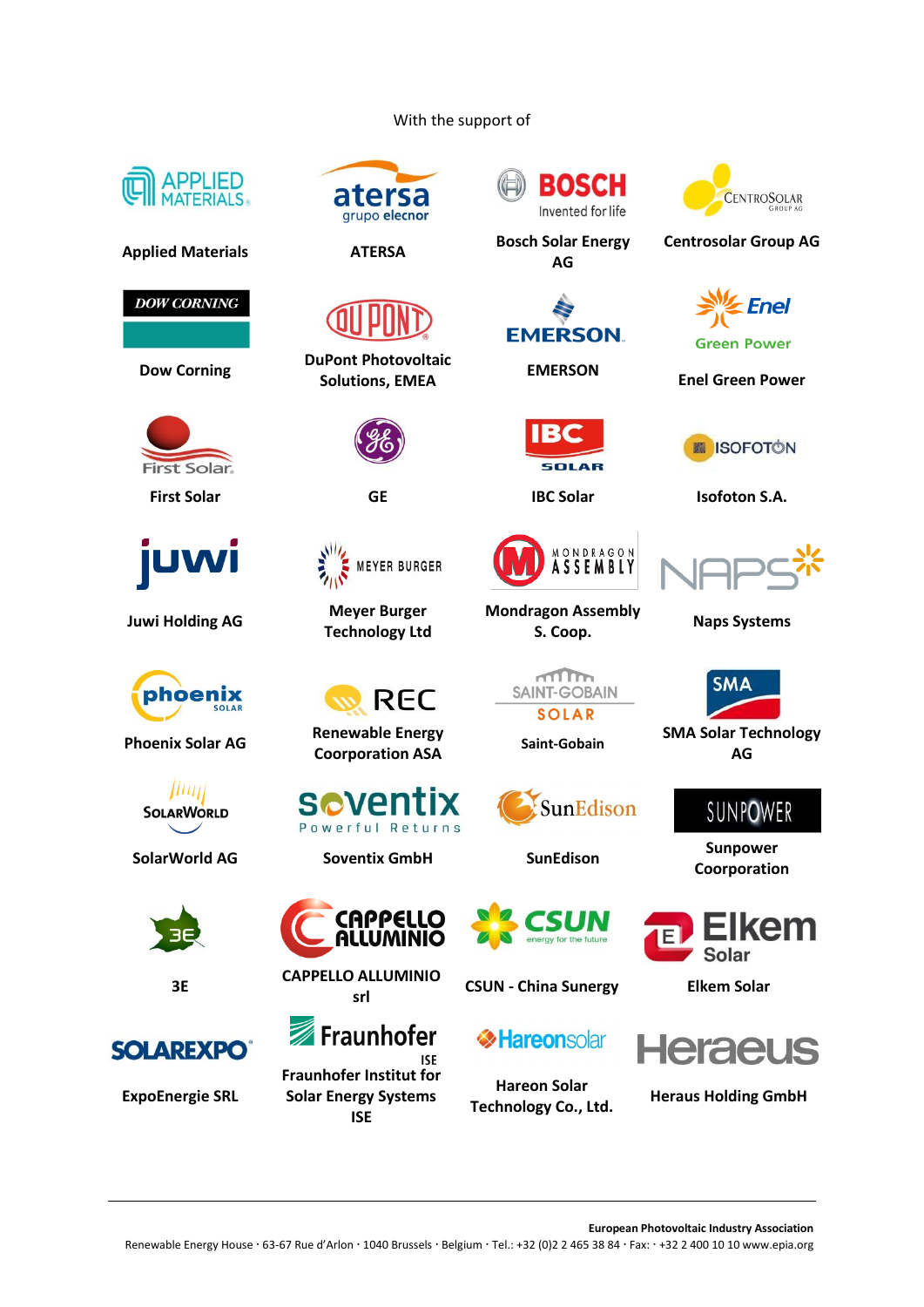







**AG JA Solar KACO new energy GmbH**



**Kyocera Fineceramics GmbH Luvata Pori Oy Martifer Solar Rexel**





**Sputnik Engineering AG Suntech power Trina Solar Watt by Watt**



**Associazione Produttore Energia Da Fonti Rinnovabili**



**Czech Photovoltaic Industry Association**



**German Solar Industry Association**



**Hungarian Photovoltaic Industry Association**





**SILCIO SolarAccess Investments B.V.**





**Portuguese PV Industry Association**



**Belgian Renewable Energy Federation**



**Italian PV Industry Association**



**Korea Photovoltaic Industry Association**









**Spanish Renewable Energy Association**



**ENERPLAN - Syndicat des professionnels de l'énergie solaire**



**Hellenic Association of Photovoltaic Companies Holland Solar**



**Photovoltaic Technology and Business Association**









**Bulgarian Photovoltaic Association**



## **Federal Association Photovoltaic Austria**





**PV – Vlaanderen**

**European Photovoltaic Industry Association**